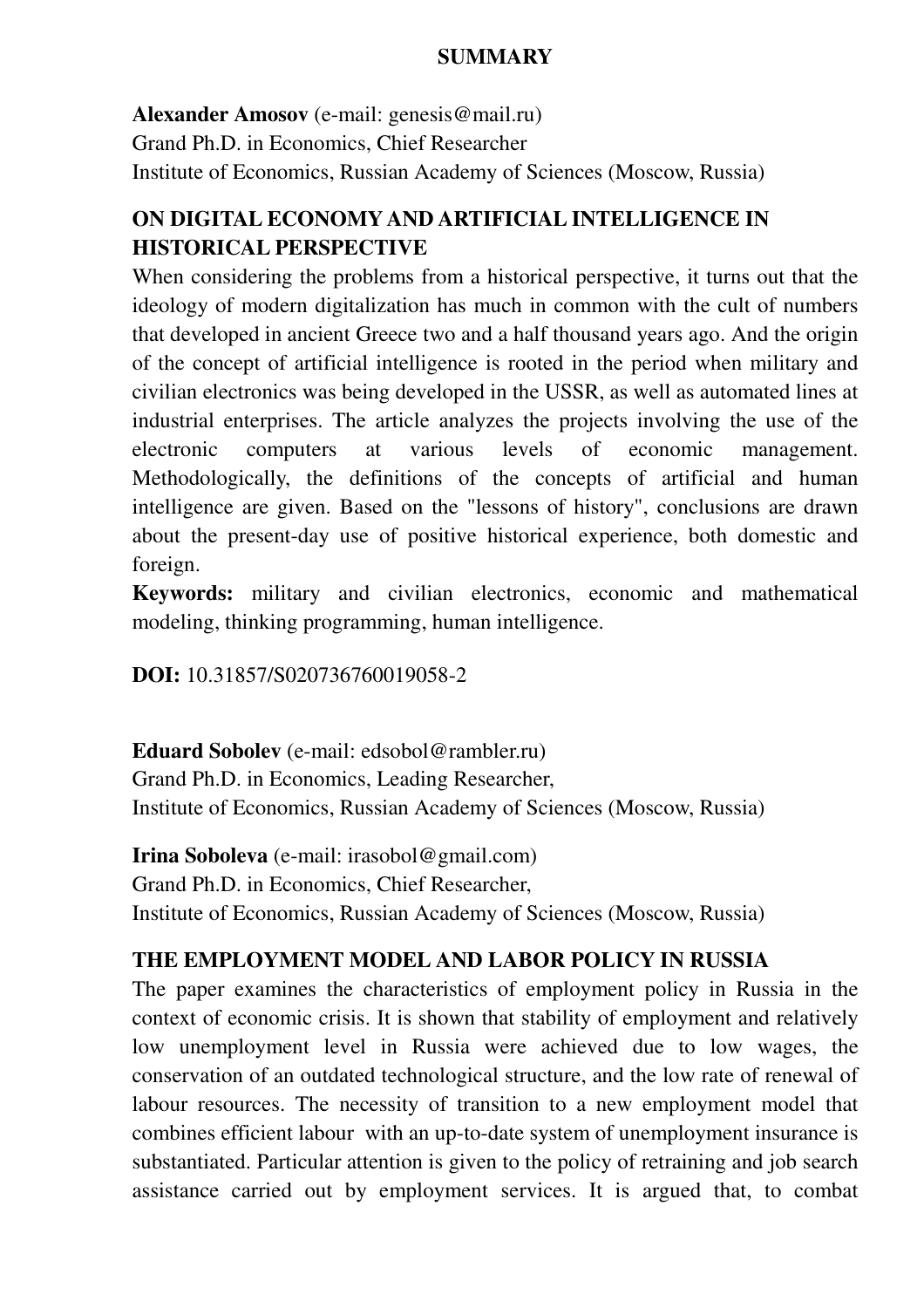unemployment, a shift of employment policy focus is required from passive to active measures, such as retraining and employment programs.

**Keywords:** economic crisis, efficient employment, redundancies, unemployment, employment services, active employment programs.

**DOI:** 10.31857/S020736760019059-3

Alexander Sukharev (e-mail: su500005@yandex.ru) Doctor of Economics, Professor of the Chair of Constitutional, Administrative and Customs Law of Tver State University (Tver, Russia)

## **THE UNOBSERVABLE AS AN ECONOMIC CATEGORY**

The definition of the unobservable in the field of science is given. The ideas about the unobservable in philosophy, physics, economics, etc. are presented. In economic science, the unobservable is presented in two perspectives: as unobservable objects and processes and as constructed categories (concepts) designed to reflect the essential aspects of economic life. The role of abstractions in economic theory is shown.

Economic theory is a collection of unobservable abstractions, and its development takes place on the basis of the construction of new abstractions. The system of abstractions, being a formal system, forms a particular economic theory, and the aggregate of those represents a general economic theory. A hypothesis about the internal non-contradictoriness of private economic theories is stated.

**Keywords:** unobservable, partially observable, unobservable parameters, abstractions, transformed forms, verification, falsification, Godel's principle.

**DOI:** 10.31857/S020736760019060-5

**Sergey Lutsenko** (e-mail: scorp\_ante@rambler.ru)

Expert, Corporate and Project Management Research Institute (Moscow, Russia), Analyst, Institute for Economic Strategies (Moscow, Russia)

# **IMPROVING NATIONAL AND SUPRA-NATIONAL ELEMENTS OF THE LONG-TERM ECONOMIC DEVELOPMENT POLICY IN THE EAEU MEMBER STATES**

The article describes the opportunities offered by modernization and economic development of the EAEU in the long term, taking into account its national and supranational components. The prerequisites for the modernization of the economies of the Member States and the EAEU are considered. The author believes that in order to harmonize regulatory norms and standards, it is necessary to form a common electronic "trust space" within the EAEU territory, which will increase the efficiency of the EAEU integrated information system.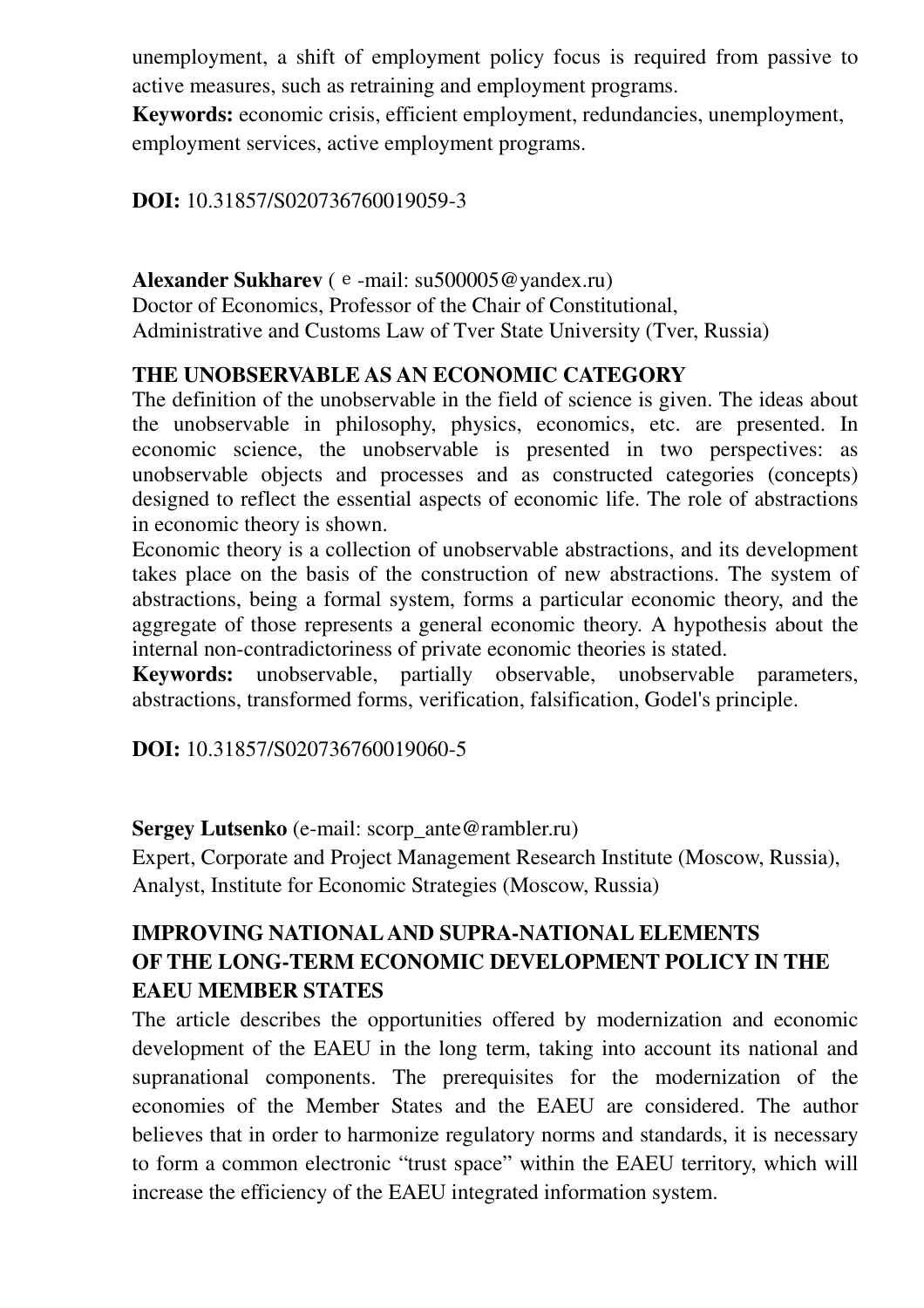**Keywords:** Eurasian Economic Union, economic modernization, digital transformation, strategic planning, electric power industry, financial integration.

## **DOI:** 10.31857/S020736760019061-6

**Sergey Mikhnevich** (e-mail: dr-siargei-mikhnevich@yandex.ru) Grand Ph.D. in Economics, Institute of Economics of the Belarus' National Academy of Sciences (Minsk, Republic of Belarus)

# **ON SOME TRENDS IN GLOBAL E-COMMERCE SHAPED BY THE COVID-19 PANDEMIC**

The article is based on statistical data; the author examines the main trends which are taking shape in global e-commerce under the COVID-19 pandemic. The dynamics of the global e-commerce market from 2018 to 2021, including the data on leading countries of the world and by region, is shown in the article. It is argued that the economic damage caused by the SARS-CoV-2 virus has been mitigated due to the digitalization of the global economy.

The author analyzes the causes of changes in consumer preferences during the pandemic, and in the structure of global e-commerce. The article examines the reasons for conversion rate changes in some countries, including by product category and by type of electronic devices used by customers. The factors that have given a new impetus to the development of e-commerce models such as D2C and mobile commerce are also analyzed.

**Keywords:** E-commerce; digitalization; consumer preferences; global market structure; conversion rate; development trends.

**DOI:** 10.31857/S020736760019062-7

**Gleb Maslov** (e-mail: glemiach@yandex.ru)

Candidate of Economic Sciences, Researcher at the Center for Contemporary Marxist Studies, Faculty of Philosophy, Moscow State University named after M.V. Lomonosov (Moscow, Russia)

**Tamara Stepanova** (e-mail: tamm.st@yandex.ru) postgraduate student of the Faculty of Economics, Moscow State University named after M.V. Lomonosov (Moscow, Russia) **THE DEVELOPMENT OF HUMAN POTENTIAL, CREATIVE WORK, AND THE "CREATIVE CLASS": THE THEORETICAL DEVELOPMENTS OF RUSSIA AND CHINA**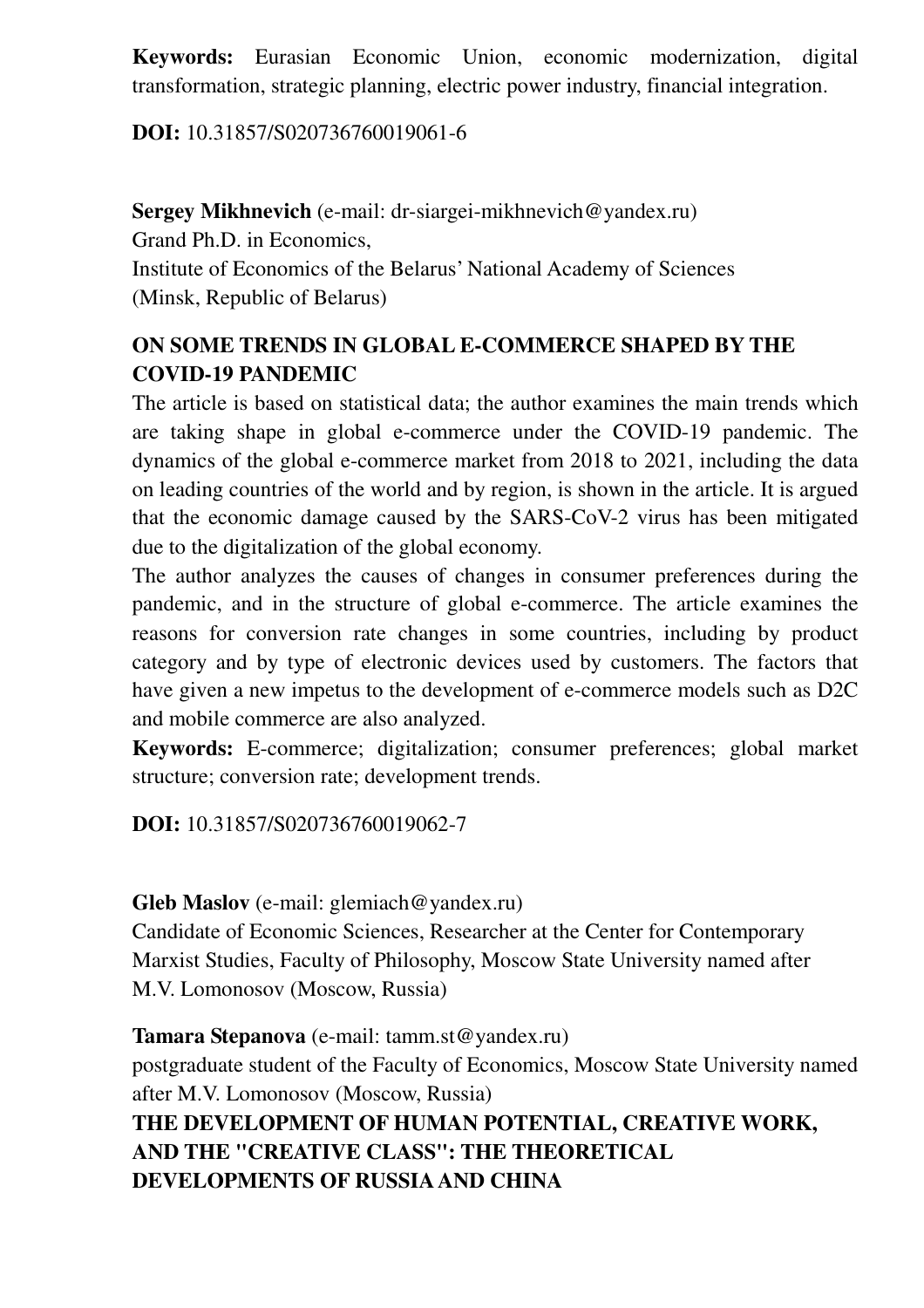The article discusses the developments of the Soviet school, the post-Soviet school of critical Marxism, the theory of NIO.2 and noonomics, as well as the concept of a common destiny for mankind as an adequate theoretical response to current practical challenges.

The author claims that under the existing circumstances (technological shifts, the growth of creative labor, etc.) the changes in the socio-economic systems are needed promoting the priority of the development of human potential. The theory of human capital based on the outdated and shallow notion of Homo Economicus does not properly respond to modern challenges. The considered alternative theories, which have been developed by Russian and Chinese scientists, are largely rooted in the legacy of classical Marxism. Each of them has its own specifics, but they can effectively complement each other.

**Keywords:** human capital, human potential, creative work, creative class, post-Soviet school of critical Marxism, NIO.2, noonomics, common destiny of mankind.

**DOI:** 10.31857/S020736760019063-8

## **Alisher Rassulev** (e-mail: arasulev@yandex.ru)

Grand Ph.Doctor in Economics, Professor of Tashkent State Economic University (Tashkent, Republic of Uzbekistan)

**Sergey Voronin** (e-mail: Sergey voronin63@yahoo.com) Grand Ph.D. in Economics, Chief Specialist of the Institute for Fiscal Research under the Ministry of Finance of the Republic of Uzbekistan, Professor Tashkent branch of Plekhanov Russian University of Economics (Tashkent, Republic of Uzbekistan)

**Darya Ugay** (e-mail: darya.ugay@gmail.com) Graduate student Banking and Finance Academy (Tashkent, Republic of Uzbekistan)

# **REGULATION OF WATER CONSUMPTION IN UZBEKISTAN: ON THE APPLICABILITY OF FOREIGN EXPERIENCE**

Deep structural transformations in the economy of Uzbekistan require new methods of regulating the use of limited natural resources, in particular water. The authors examine the current trends in this area observed in national economy; they also explore foreign experience of regulating water consumption by means of taxation. A number of measures are proposed to create a modern system for regulating the consumption of water resources.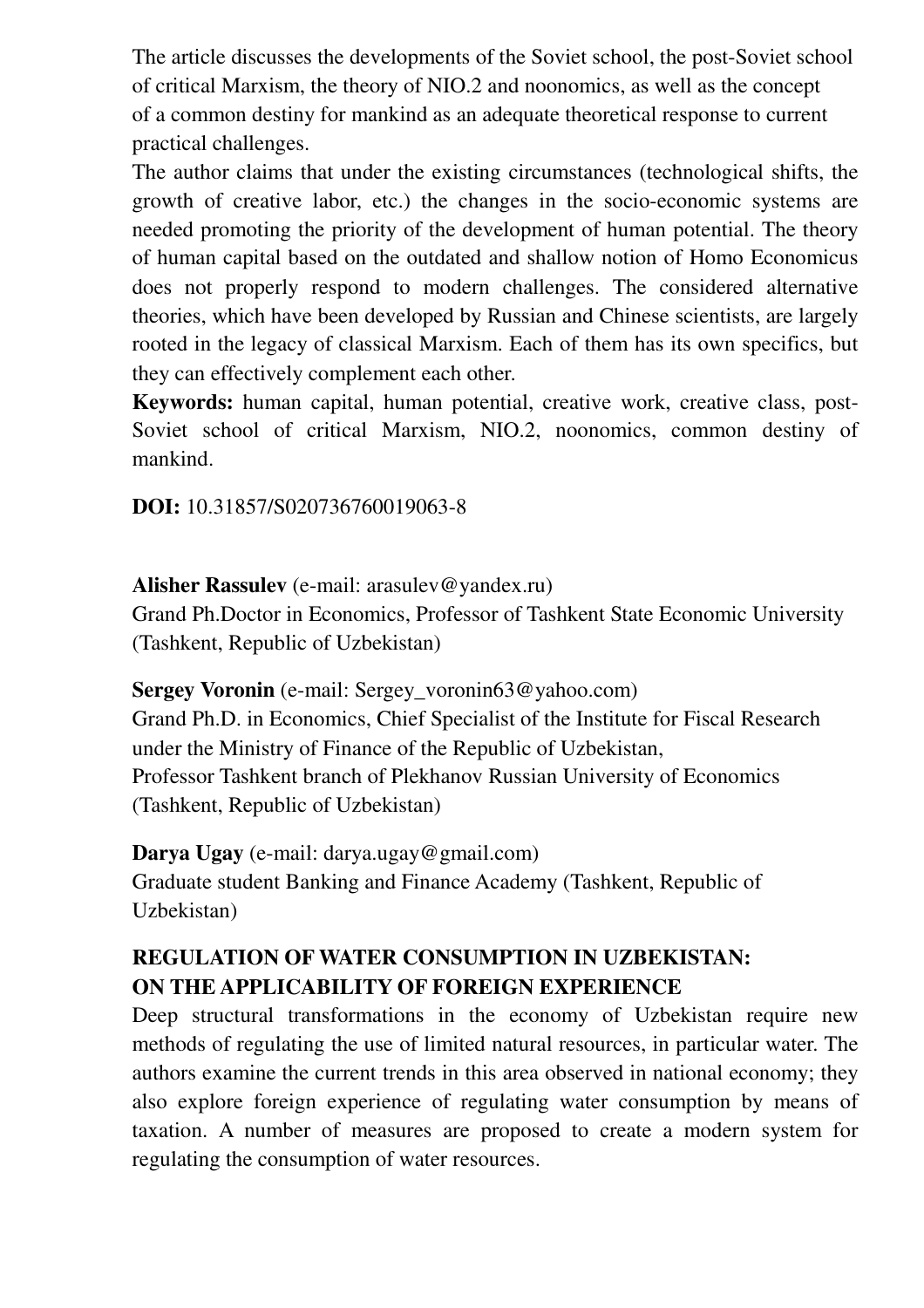**Keywords:** taxation, water resources, water use norms, market mechanisms, transformation, green economy.

### **DOI:** 10.31857/S020736760019064-9

**Vladimir Andrianov** (e-mail: andrianov vd@mail.ru) Grand Ph.D. in Economics, Professor Lomonosov Moscow State University (Moscow, Russia)

# **THE MAIN TRENDS IN THE IMPLEMENTATION OF THE STRATEGY OF DIGITAL TRANSFORMATION OF THE ECONOMY AND SOCIETY IN THE REPUBLIC OF KOREA**

The article discusses the evolution of the Korean government's strategy of transition to a creative and digital economy. The author analyzes the mechanisms for the implementation of governmental plans and targeted development programs, the sources of their financing, the role of "chaebols", financial and non-financial development institutions in the process of digital transformation of the economy. The achievements of the Republic of Korea in the innovation sphere and in the global market of high digital technologies are shown.

**Keywords:** innovations, national innovation system, digitalization and digital technologies, blockchain, 5G and 6G cellular communications, augmented reality industry, digital national currency, creativity, creative class.

**DOI:** 10.31857/S020736760019065-0

**Oleg Komolov** (e-mail: oleg komolov@mail.ru)

Ph.D. in Economics, Senior Research Fellow of the Institute of Economics, Russian Academy of Sciences (Moscow, Russia)

#### **PRC'S GLOBAL EXPANSION AND NEW TRENDS IN THE WORLD ECONOMY**

The article is devoted to the problems and prospects for the development of the Chinese economy in the context of the decline of the systemic cycle of capital accumulation in the USA, in which three stages are distinguished. Based on the analysis of China's expansion in the global ferrous metals market, the author assesses the chances of China to win the struggle for leadership in this area. The author comes to the conclusion that in the "steel wars" China, despite the pressure exerted on it, wins over European and American competitors, since the restrictions imposed from abroad are compensated by the growth of domestic steel consumption, which allows China not only to maintain a leading position in the